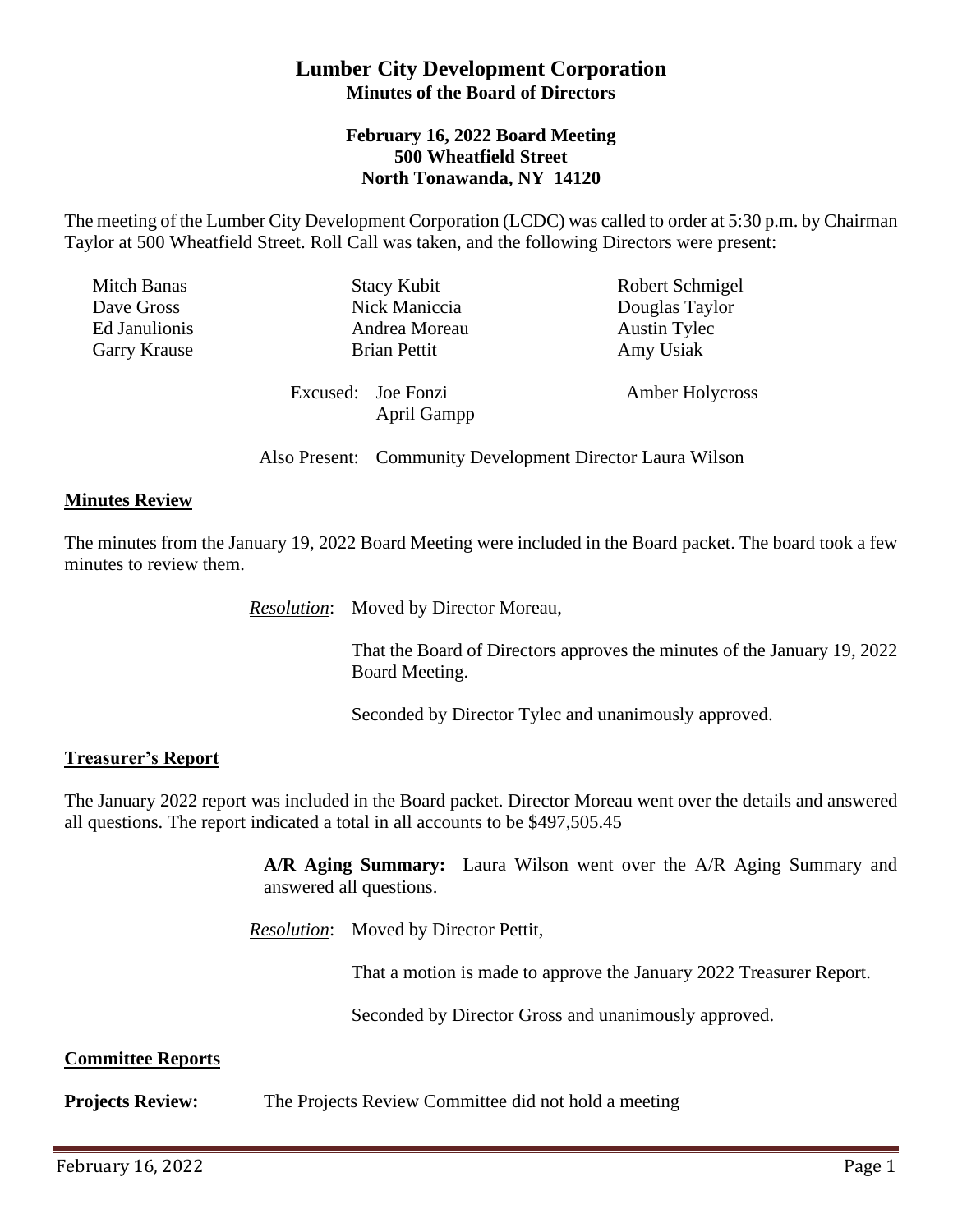**LCDC Project Summary Report:** The February 2022 report was included in the board packet. Laura Wilson went over the details of the report and answered all questions.

- **Finance/Loan/Audit:** The Finance/Loan/Audit Committee held a meeting on February 9, 2022. Minutes were included in the board packet. Director Maniccia went over the details of the meeting and answered all questions.
	- *Resolution*: Moved by Director Maniccia,

That a motion is made to move forward with the submission of a Grant/Loan Application to the OCR CDBG Economic Development Program for \$500,000.00

Seconded by Director Gross and unanimously approved.

*Resolution*: Moved by Director Maniccia,

That a motion is made to approve the CDBG-CARES Act funding in the amount of \$35,000.00 to A1 Appliance as detailed in the memo provided in the board packet along with all supporting documents for the program.

Seconded by Director Moreau and approved by a majority vote. Director Gross abstained from the vote.

- **Human Resources:** The Human Resources Committee did not hold a meeting. Director Pettit gave an update on the open position candidate.
- **Marketing:** The Marketing Committee did not hold a meeting.
- **Governance:** The Governance Committee did not hold a meeting
- **Old Business:**

**City Projects Update:** The February 2022 Update was included in the Board Packet. Laura Wilson went through the updates and answered all questions.

**Downtown Revitalization Initiative (DRI):** Laura Wilson provided status and next steps to the board and answered all questions.

#### **New Business:**

**Other Activities:** 1/20 Meeting with Savarino Development, 1/25 Meeting with 15 Webster Street, 1/25 Rec Hub Meeting, 1/27 Chamber Economic Development, 2/1 Meeting with Dockside, 2/1 Niagara County Brownfields Steering Committee, 2/2 Meeting with BFC Partners, 2/2 Meeting with Evans Bank, 2/7 DRI Weekly Check In, 2/8 Timbershore Meeting, 2/9 Gateway Cities Promotions, 2/10 Chamber Board Meeting, 2/11 Meeting with ralph Dailey